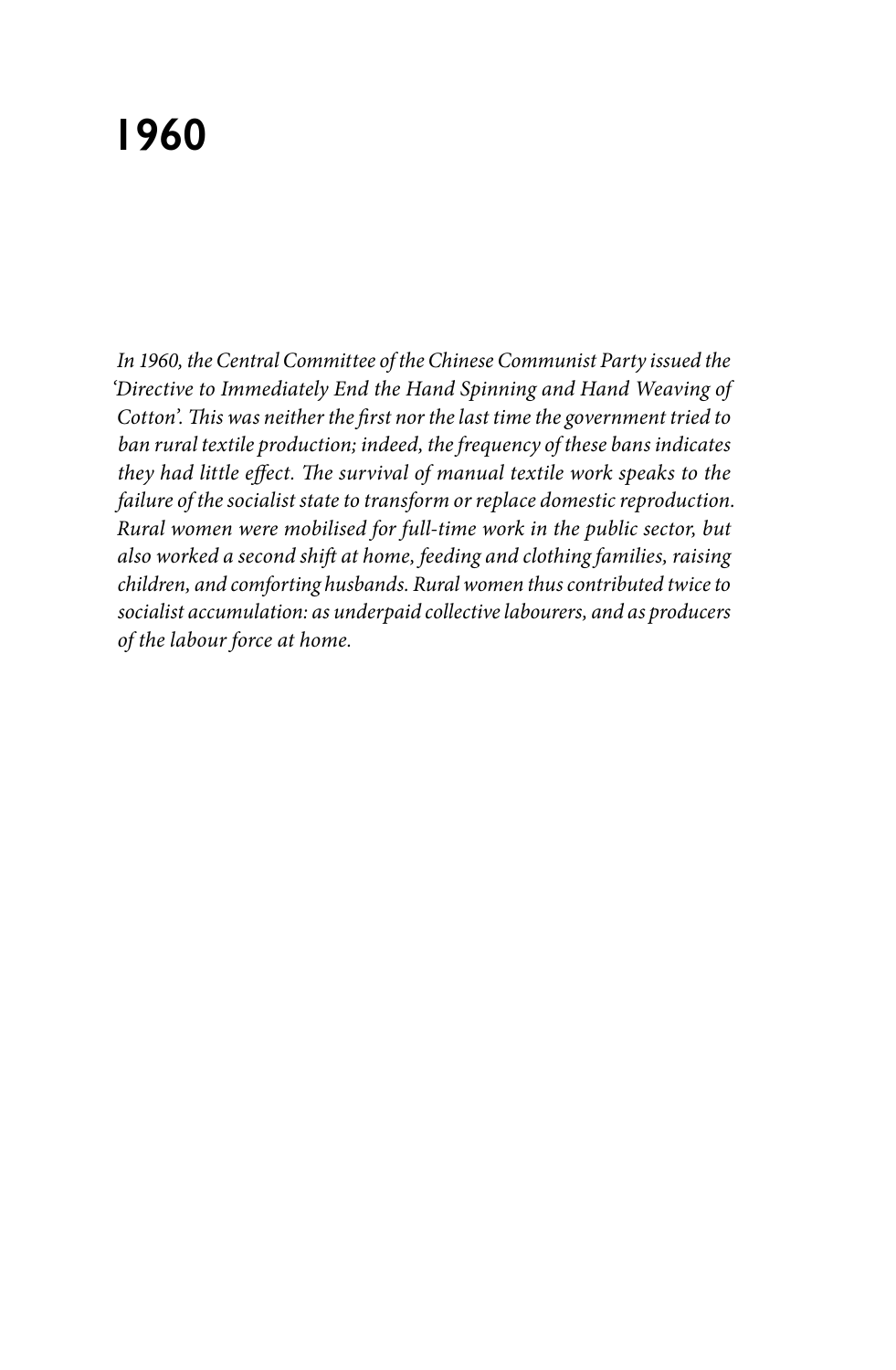# **Production First, Life Second: The 1960 Ban on Hand Spinning and Hand Weaving**

Jacob EYFERTH

On 7 February 1960, the Central Committee of the Chinese<br>
Communist Party (CCP) issued the 'Directive to Immediately<br>
End the Hand Spinning and Hand Weaving of Cotton'. This was<br>
rejther the first nor the lest time the gov Communist Party (CCP) issued the 'Directive to Immediately neither the first nor the last time the government banned manual textile production. Between 1951 and 1965, the central authorities issued seven separate directives that aimed to abolish 'wasteful' (浪费) and 'backward'  $(\&\,$  facts bousehold-based cloth production. The frequency of these bans speaks to their limited effect: millions of rural people continued to wear handloom cloth until the very end of the collective period, and millions of rural women spent a large part of their working hours making cloth and clothes.

Rural handloom weavers were not, in any obvious sense, part of the working class. In fact, the Chinese state saw home-based textile production not as productive work but as a threat to production since it diverted scarce cotton away from state-owned factories. Rural women I interviewed concurred: in their view, hand spinning and hand weaving could not be considered labour (劳动), production (生产), or work (工作, in the sense of a steady job); rather, they were reproductive chores, similar to cleaning, cooking, and childcare. Yet spinning and weaving were undoubtedly important economic activities—as were gathering fuel wood, hauling water, threshing and milling grain, processing and preserving food, raising farm animals, composting excrement to make farmyard manure, and the myriad other tasks rural women performed on a daily basis. Textile work alone could take up half a woman's working time; a 1954 article in the *People's Daily* estimated that a woman who was the sole textile provider for a family of four spent six months every year spinning yarn, weaving cloth, and making clothes and bedding.<sup>1</sup>

A history of the Chinese working class—of any working class, in fact needs to ask how its object is constructed. Not all work is created equal: all societies value some work over other types and exclude some activities from the category that others may include. The Chinese Revolution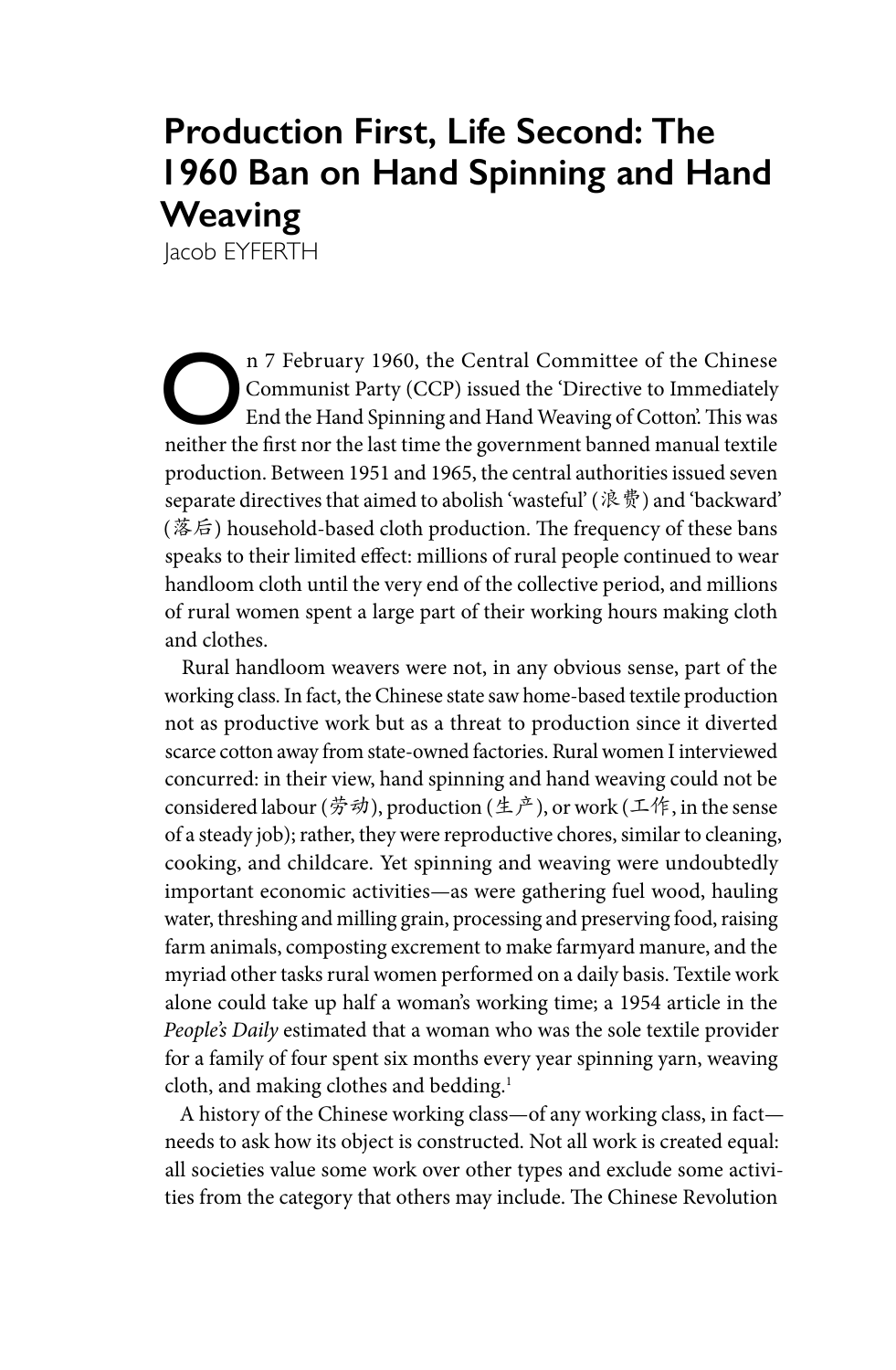redistributed and reevaluated work along three axes: urban–rural, male– female, and productive–reproductive. Urban factory workers stood at the top of the hierarchy: they formed the working class (工人阶级), and they alone had full access to the benefits of industrial citizenship.2 While the working class comprised women and men, its archetype was the male factory worker. Contract and temporary workers, apprentices, members of handicraft cooperatives, and so on made up the 'labouring people'  $(\frac{2}{9})$   $\rightarrow$   $\mathbb{R}$ )  $\rightarrow$  a less prestigious category with access only to watered-down benefits. The rural population, too, were labouring people, but their livelihoods were not backed up by the state; instead, their 'rice bowl' depended on their own work in the fields and on the vagaries of the weather.

Social reproduction—the work of giving birth to children, nurturing them, and turning them into socially competent adults; of feeding, clothing, and emotionally comforting current and future workers; of caring for the elderly, sick, and dying—was not considered work at all. The socialist state understood work as paid employment in fields or factories; unremunerated work at home was nothing but a private chore. Urban housewives were initially described as 'parasites' (寄生虫) whose only path to liberation led through formal employment; it was only in times of economic downturns and male unemployment that the Party praised housewives as useful members of society and encouraged women to stay at home.3 The 1952 Constitution stipulated that work was an honour and a duty for all able-bodied citizens and, after 1962, almost all urban women worked for wages, albeit in less well-paid and less prestigious sectors than men.

#### Production and Reproduction

The Party never considered rural women housewives. Like men, they were members of agricultural collectives (社员) and were expected to participate in farm work. The Women's Federation and other branches of the state recognised that domestic labour conflicted with work in the fields, yet even mothers with significant childcare and household duties were expected to perform at least fifteen days of collective work each month and, in the busy seasons, all able-bodied women were expected to work full-time.4 The Great Leap Forward (1958–62) saw an expansion of collective childcare and other socialised services, but these were mostly seasonal and provided for less than half of rural children even at their peak. After the Great Leap, rural collective childcare was largely abandoned.<sup>5</sup>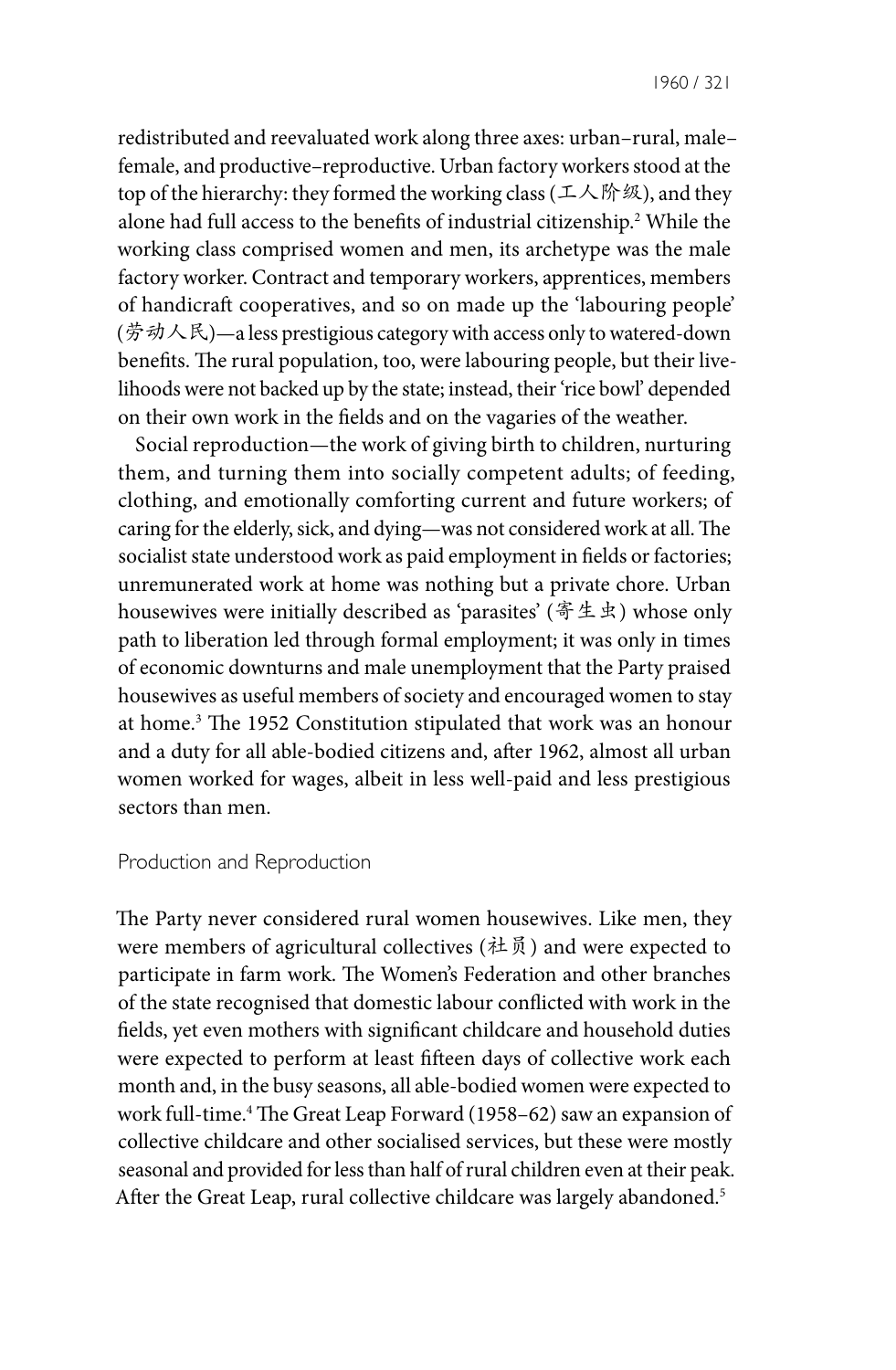Equally importantly, low rural cash incomes and a deficient supply network combined to deprive the countryside of modern consumer goods. Hand spinning and hand weaving survived because rural textile rations were set below replacement needs: the long-term rationing average of 5.5 metres of cloth fell far short of basic textile needs. Similarly, a shortage of coal in the countryside meant rural women spent much time collecting firewood or chopping up grain stalks for fuel; food shortages meant women had to collect wild plants to enrich a monotonous grain diet. Because synthetic fertiliser was in short supply, households composted manure—a laborious task mostly shouldered by women. An absence of modern building materials such as glass, cement, and kiln-fired bricks and rooftiles made it difficult to keep houses dry and clean. Material life in the countryside remained largely unchanged and uncommodified; almost everything people ate, much of what they wore, and most of what they used at home was grown on their own land and produced by the labour of their hands, or that of their neighbours.

What is at issue here is the boundary between production and reproduction. On the one hand, socialism cannot be built on the basis of self-sufficient peasant households that consume most of what they produce. Socialist states generally seek to enlarge the scope of public production and shrink that of domestic reproduction. They do so by providing public childcare and other social services that liberate women from mind-numbing chores and by supplying consumer goods that ease women's domestic burdens. In so doing, they shrink the domain controlled by domestic patriarchs and expand the realm in which socialist values hold sway. Commodity exchange between state industry and households is also one of the ways in which socialist states accumulate capital and finance their social and political ambitions. Soviet leaders from Lenin to Stalin thought of the *smychka* (the alliance between workers and peasants) as rooted in rural–urban exchange and, above all, the exchange of factory cotton cloth for grain.<sup>6</sup>

CCP leaders generally followed the Soviet model of accumulation by means of scissor pricing—that is, by buying agricultural materials at low state-set prices and selling industrial goods back to the countryside at prices that ensured a hefty profit. Yet China differed from the Soviet Union and other socialist states in that it relied heavily on forms of rural self-provisioning that it officially condemned. In theory, socialist China was committed to a circular exchange between state industry and urban population—an exchange that, ideally, would fill state coffers and make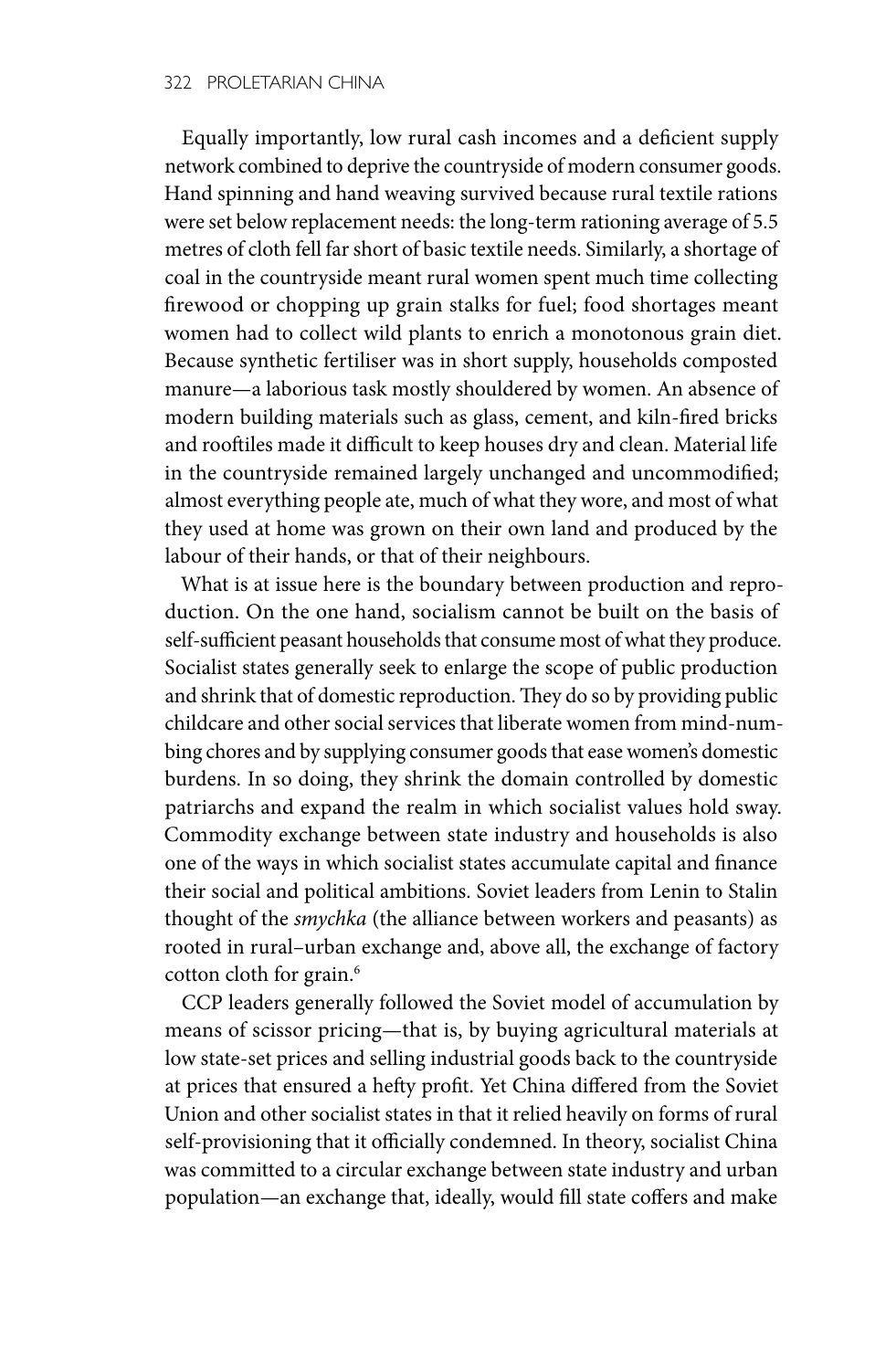1960 / 323

both urban workers and rural peasants better off. Sources from the early 1950s complained about peasants' penchant for 'self-sufficiency' (自 给 自 足思想) and the 'abnormal' (不正常) growth of rural crafts and sidelines that blocked the path towards industrial development.7 Already in 1949, the new government declared that domestic textile production competed with state industry for raw materials and markets and was to be phased out within the next three years.<sup>8</sup>

Yet, while the state managed to extract more and more raw materials from the countryside, little flowed back. The reason was scarcity. China at the outset of its First Five-Year Plan was a much poorer country than the Soviet Union at a comparable stage of development; its per capita output of grain, coal, and cotton cloth was less than half that of the Soviet Union, while its steel output was less than one-tenth.<sup>9</sup> Faced with conflicting demands on limited resources, the government prioritised urban markets and the crucial export sector. Rural retail outlets were typically the last to be supplied with consumer goods, state capital investment was by and large reserved for urban industry, and inputs for agriculture such as fertiliser and pesticides were expensive and in short supply.

## The Case of Cotton

Let us briefly review this mechanism in the case of cotton, which was second only to grain in its importance for the state's development strategy. The modern mills built in the early 1950s were crucial motors of accumulation, generating high profits for the state. Hand weaving interfered with accumulation since it reduced the amount of cotton available for mechanised processing. Initial attempts to control rural sideline weaving had little effect, but, by 1954, cotton, cotton yarn, and cotton cloth were subject to 'unified purchase and marketing' (统购统销). From then, farmers had to sell their entire cotton harvest to the state, apart from a small amount of 'self-retained cotton' to be used for padding quilts and winter clothes.

At the same time, the state rationed cotton cloth and clothes. Rural rations fluctuated between six and seven metres per capita in the 1950s and 2.3 metres in the crisis years of 1960–62, with a long-term average of 5.5 metres. Actual consumption needs were at least nine metres a year for the average person, taking into account the reduced needs of children. This amount covered a lined and padded winter suit, an unlined summer suit, two pairs of cloth shoes, and some minimal bedding—all of which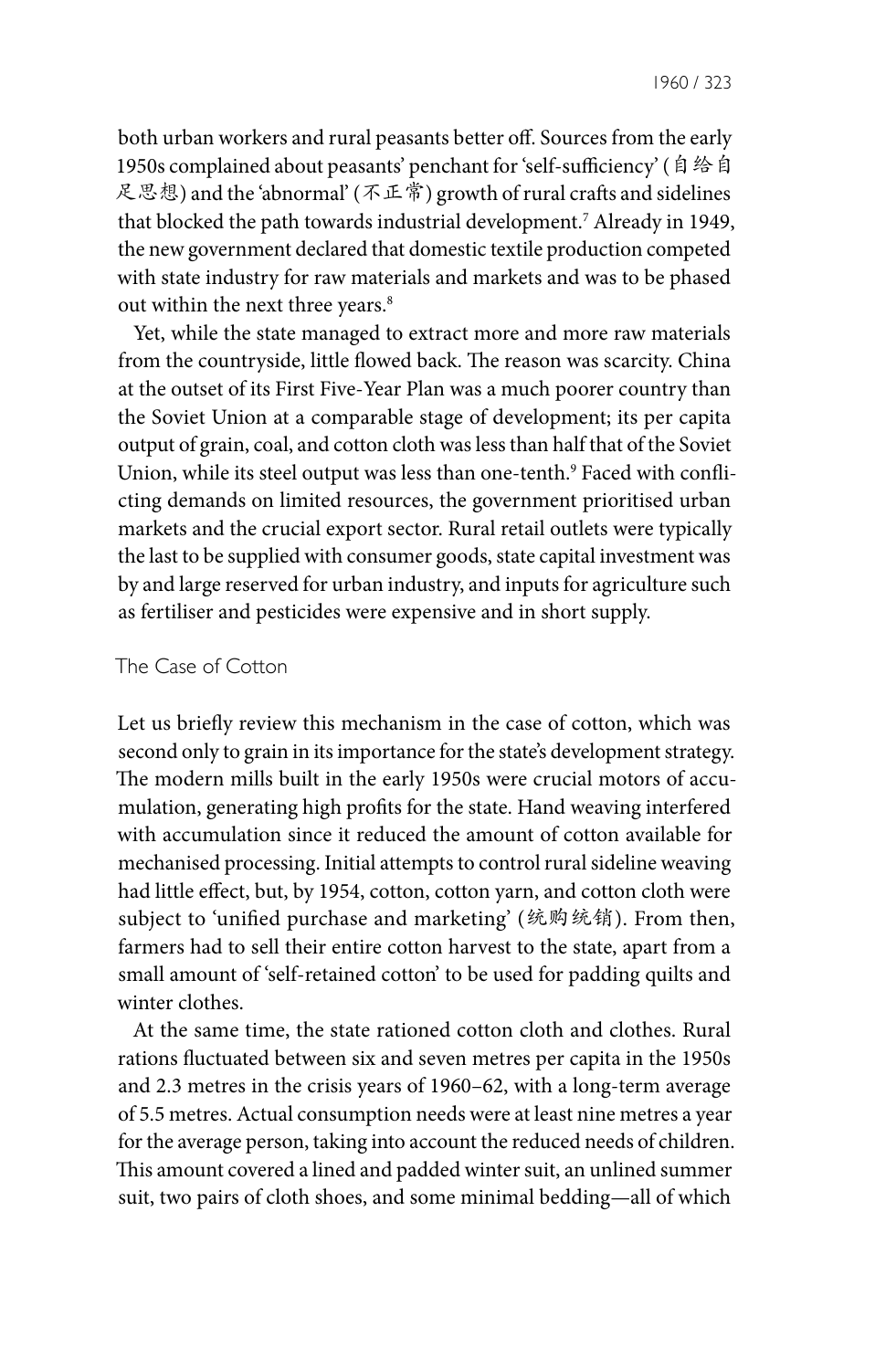were patched and mended until they fell apart. Rations thus fell dramatically short of the most minimal consumption needs: a person with access only to ration cloth would soon have run out of clothes and would have been obliged to stay at home during inclement weather. People coped with scarcity by drawing down existing stocks of clothing—in particular, dowries that young brides had brought to the family when they married. When these stocks were depleted, people stole cotton from the fields and spun it into yarn. Collective leaders, concerned about the wellbeing of their members, routinely hid part of the cotton harvest from the state, and often closed their eyes when pickers pocketed some cottonwool.

Rural self-provisioning was both a problem for the socialist economy and a necessary condition for its functioning. It was a problem because it diverted scarce materials away from state industry. At its peak in 1965, peasant households and underground workshops produced an estimated 566 million metres of cotton cloth—12 percent of China's total cotton textile output in that year.10 By setting the price for cotton low and that for cloth high, the state all but ensured that people would hang on to their cotton and transform it into cloth at home. Because of shortages, profits for black market weavers were extraordinarily high: a woman who was willing to risk fines and public censure could earn as much as eleven yuan for each kilogram of cotton she spun into yarn and wove into cloth, rising to twenty-four yuan in 1961–62. At seven to ten labour days for each kilogram of cotton, this translates into a daily income of 1.1 to 3.4 yuan—much more than one could hope to earn by working in the fields.<sup>11</sup>

Sources from the 1960s described a freewheeling black market economy, with millions of people in all cotton-growing provinces engaged in commercial weaving, often with the explicit encouragement of local governments. Handloom weavers drew on several sources: farmers stole from the collective fields, collectives embezzled cotton and distributed it to their members, and famine and disaster-stricken brigades petitioned for supplies of below-grade cotton or textile rags, which they unravelled and refashioned into yarn.<sup>12</sup> All this played into the tendency of state and collective units to hoard and misappropriate scarce raw materials and contributed to a dramatic 'cotton famine' in state mills.

At the same time, handloom weaving relieved the state of the obligation to clothe the rural population and freed it to direct scarce textiles to urban consumers and the export trade. If we assume, conservatively, that rural per capita rations fell one metre short of requirements, we arrive at an overall rural shortage of 600 to 700 million metres. Part of the gap was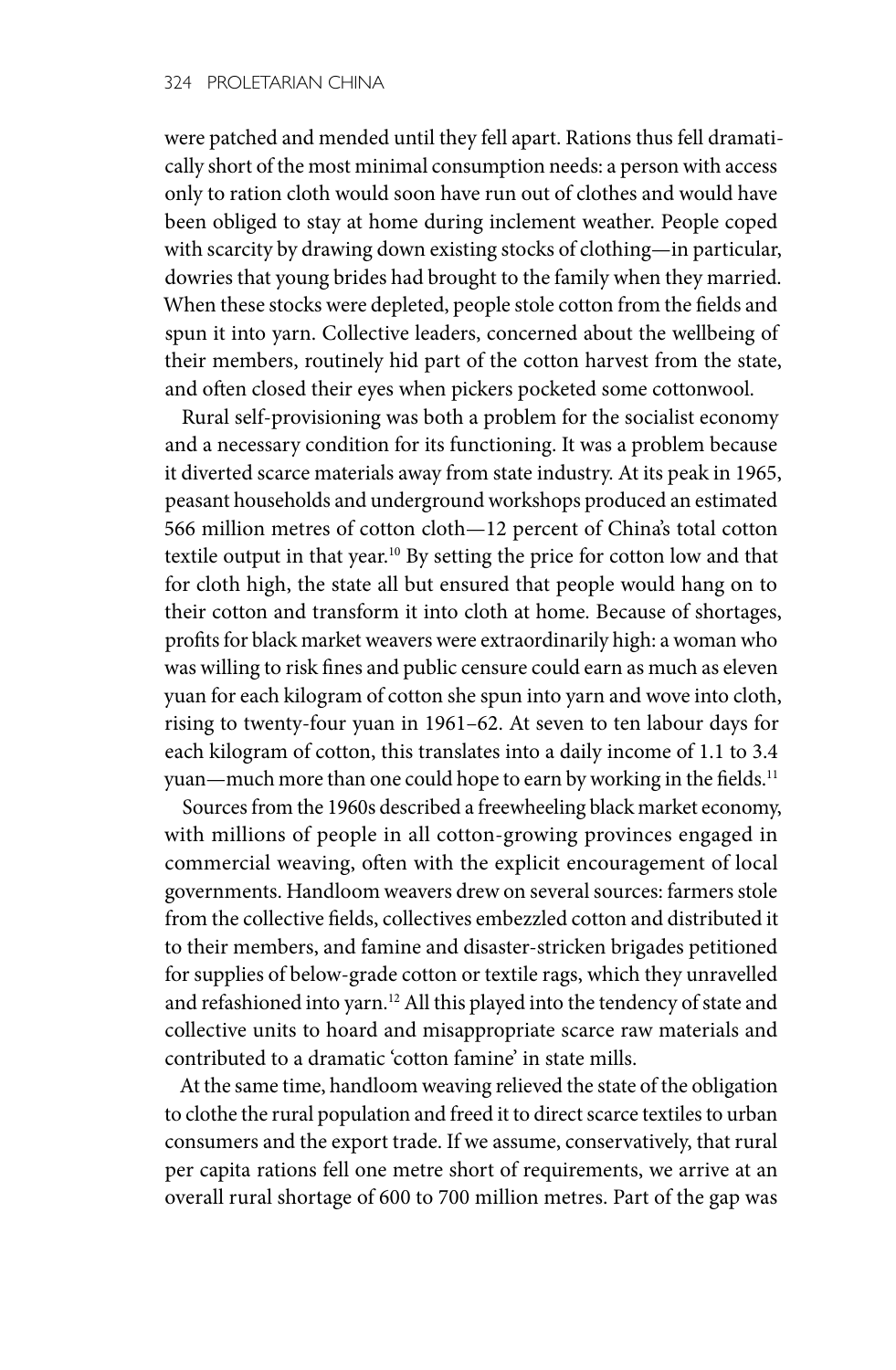1960 / 325

filled by black market workshops, but the lion's share came from rural women who spun and wove to provide for their families, using whatever cotton they could scrape together. They did so at little cost to the state: their labour was unpaid, and the cotton they used was often mildewed, short-stapled, and unsuitable for machine processing. Had the bans succeeded, the state would have had to provide the missing textiles—or risk a collapse of agriculture because people could not work outdoors without clothing. We can thus think of these 600 to 700 million metres as a subsidy or tribute paid by rural women to the planned economy. Incidentally, this subsidy corresponds to China's textile exports, which ranged from 500 to 700 million metres in the collective years. In short, women's unpaid textile work freed the state to sell fabric and garments abroad, where they earned the foreign currency that paid for technology imports from the Soviet Union and for emergency imports of grain during the 1960 famine.

### Unrecognised Contributions

Official rhetoric did not acknowledge these contributions. Instead, it urged rural people to produce more and consume less—every pound of grain not eaten and every inch of cloth not used contributed to the construction of socialism.13 Rural consumption needs were typically discussed under the rubric of 'life' (生活), which was contrasted with production. Official rhetoric left no doubt about priorities: 'Production first, life second' (先 生产, 后生活) was a common slogan.

Already in 1949, the new government declared that domestic textile production competed with state industry for raw materials and markets and was to be phased out within the next three years.<sup>14</sup> The introduction in 1954 of the 'unified purchase and marketing' of cotton and cotton cloth should have put an end to household weaving, but it left several loopholes. Farmers who grew cotton on their private plots or on newly opened land were allowed to process it, as long as they sold the cloth to the rural supply and marketing cooperatives at state-set prices. Specialised weavers in traditional weaving districts were supplied with machine yarn and produced cloth under plan, but much of their output found its way on to rural black markets. Areas hit by flood, drought, or other natural disasters were often allowed to engage in 'emergency weaving'—that is, to sustain themselves by selling cloth until conditions had improved enough to resume farming.